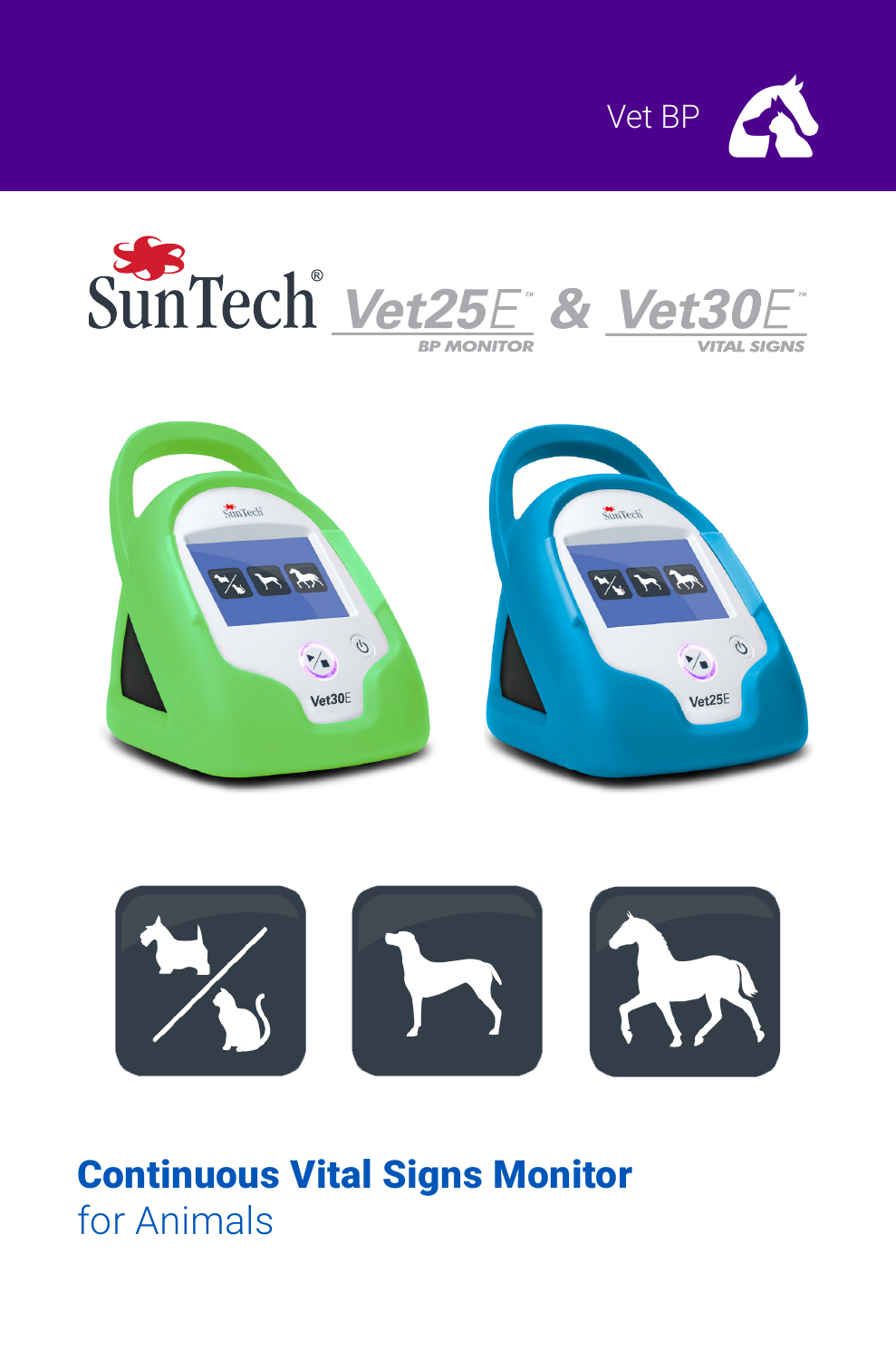## **Vet25E & Vet30E Equine Blood Pressure Monitors**

The SunTech Vet25E & Vet30E Equine Blood Pressure Monitors feature an equine specific blood pressure algorithm that was developed over several months in conjunction with a leading veterinary school. Both of the monitors can be used to accurately measure blood pressure on awake and minimally sedated animals, or in the operating room. The SunTech Vet30E allows for temperature and pulse oximetry measurement, in addition to blood pressure. The Vet30E comes with a rectal temperature probe, a rectal SpO<sub>2</sub> sensor, and a Y-lingual SpO<sub>2</sub> sensor for application on the tongue or lips of the patient. Both monitors come with 8 cuffs, including sizes 1-6 that are typically used on small animals and 2 larger sizes for horse tails. The Vet25E and Vet30E have both small animal and equine modes, so they can be used on animals of all sizes (from a kitten to a Clydesdale).

The equine specific algorithm on the Vet25E and Vet30E had to be fine-tuned for the differences between equine and canine/feline populations. In addition to adjusting the blood pressure algorithm, the heart rate range was increased. The new range has a lower minimum heart rate of 15 beats per minute to accommodate the lower heart rates that can be found in equine patients.

### **Accessories** SunTech Vet25E and Vet30E Armour

The removable protective armour is available in 3 colors and features a convenient handle.







*Flamingo Pink Peacock Blue Tree Frog Green*

## SunTech Veterinary Cuffs



Soft materials and rounded corners provide a gentle cuff solution. SunTech Medical BP cuffs are color-coded for quick size selection and range indicators ensure accurate cuff sizing and fit. Included with the Vet25E and Vet30E are cuffs size 1-8. SunTech Vet BP cuffs can be used with other veterinary BP monitors! Ask about our SunTech Vet Cuff Conversion Kit.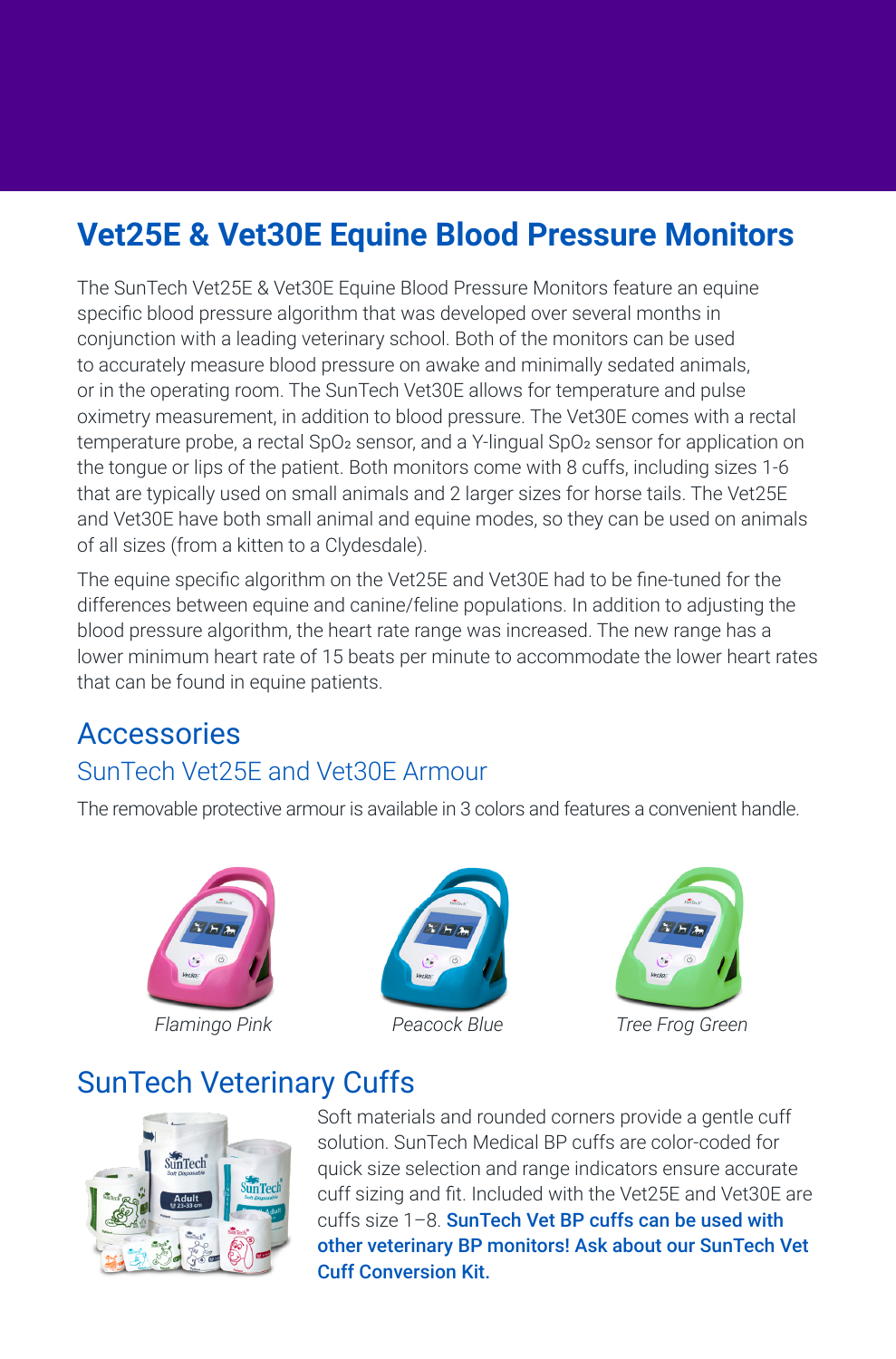

# **Technical Specifications**

| <b>Specifications</b>         | Vet25E                      | Vet30E                            |
|-------------------------------|-----------------------------|-----------------------------------|
| Systolic                      | 40 to 265 mmHq              | 40 to 265 mmHg                    |
| <b>Diastolic</b>              | 20 to 200 mmHg              | 20 to 200 mmHg                    |
| <b>Mean Arterial Pressure</b> | 27 to 222 mmHg              | 27 to 222 mmHg                    |
| <b>Heart Rate</b>             |                             |                                   |
| Equine                        | 15 to 150 BPM               | 15 to 150 BPM                     |
| Feline                        | 25 to 300 BPM               | 25 to 300 BPM                     |
| Device Weight                 | 2.1 lbs (with battery)      | 2.65 lbs (with battery)           |
|                               | 953 grams (with battery)    | 1202 grams (with battery)         |
| <b>Dimensions</b>             | $6.25''$ x 5" x 5.25"       | $6.25''$ x 5" x 5.25"             |
|                               | 15.9 cm x 12.7 cm x 13.3 cm | 15.9 cm x 12.7 cm x 13.3 cm       |
| Warranty                      | 2 years on monitor          | 2 years on monitor                |
|                               | 90 days on cuffs/hoses      | 90 days on cuffs/hoses            |
|                               |                             | 1 year on AccuVet<br>accessories  |
|                               |                             | 6 months on Masimo<br>accessories |
| <b>Temperature Sensor</b>     |                             | YSI 400 Compatible                |
| <b>Temperature Range</b>      |                             | 0°C to 50°C                       |
| SpO <sub>2</sub> Options      |                             | Masimo <sup>™</sup> or Accuvet    |